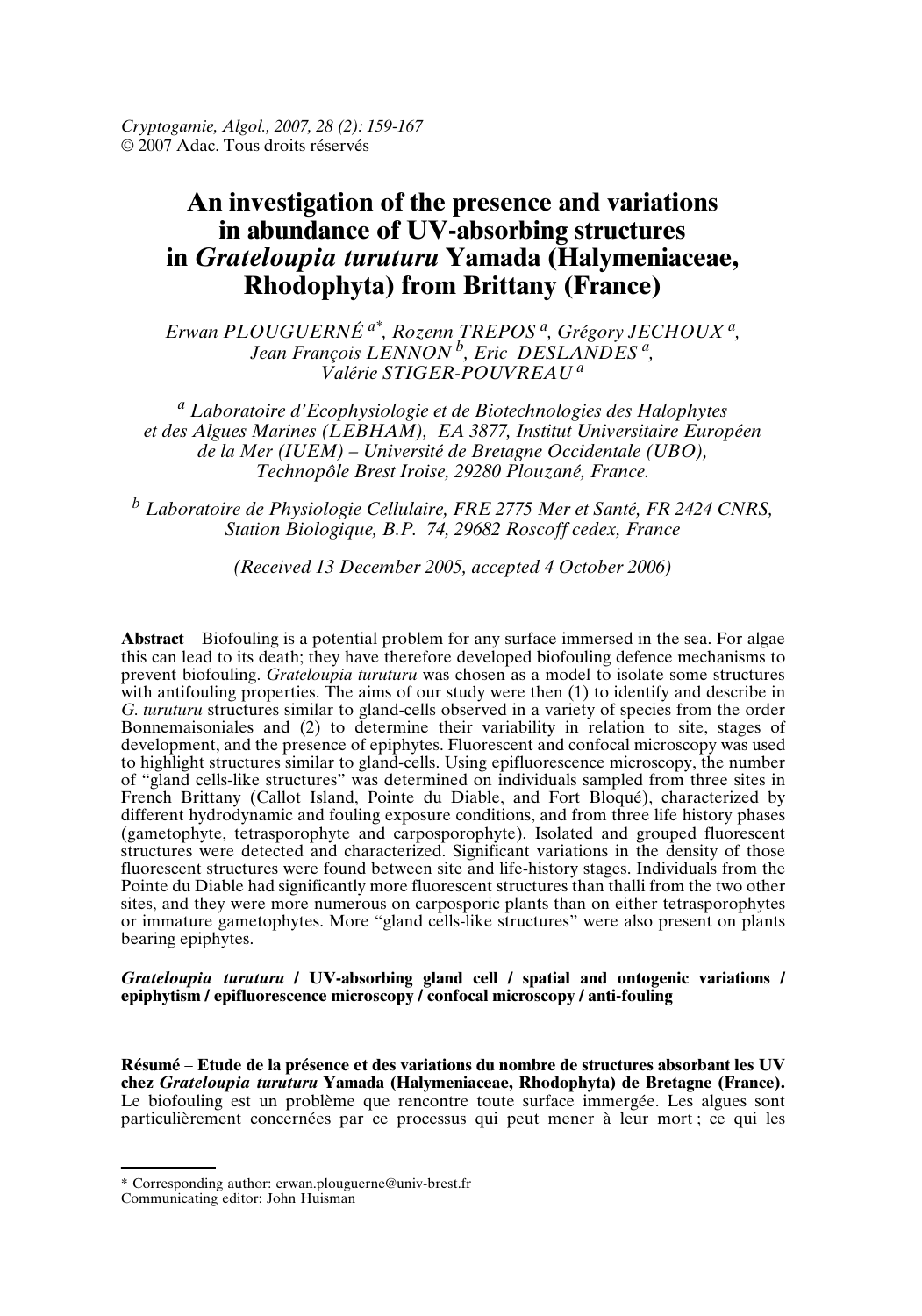#### 160 E. Plouguerné, R.Trepos, G. Jechoux, J.-F.Lennon, E. Deslandes, V. Stiger-Pouvreau

conduit à développer des mécanismes de défense pour faire face à cette colonisation. Dans le cadre de notre étude, *Grateloupia turuturu* a été choisie comme modèle afin d'isoler des structures aux propriétés antifouling. Les objectifs de notre étude étaient (1) d'identifier et de décrire chez *G. turuturu* des structures similaires aux cellules glandulaires observées chez certaines espèces de l'ordre Bonnemaisoniales et (2) de déterminer les variations du nombre de structures observées en relation avec le site de prélèvement, le stade de développement de l'algue et la présence d'épiphytes. La microscopie à fluorescence ainsi que la microscopie confocale ont été utilisées pour isoler et décrire des structures similaires aux cellules glandulaires préalablement décrites dans la littérature. La densité de telles structures a été déterminée sur des individus prélevés aléatoirement sur trois sites en Bretagne (Ile Callot, Pointe du Diable, et Fort Bloqué), caractérisés par des conditions hydrodynamiques et une exposition aux épiphytes différentes, et à 3 stades de développement (gamétophyte, tétrasporophyte et carposporophyte). Des structures fluorescentes isolées et groupées ont été mises en évidence et décrites. Les individus provenant de la Pointe du Diable présentent un plus grand nombre de structures fluorescentes que les thalles provenant des deux autres sites. De plus, les structures fluorescentes sont trouvées plus nombreuses sur le stade carposporophyte que sur les stades tétrasporophytes et gamétophytes. Enfin, leur nombre augmente avec la présence d'épiphytes.

*Grateloupia turuturu* **/ glande cellulaire absorbant les UV / variations spatiales et ontogéniques / épiphytisme / microscopie à épifluorescence / microscopie confocale / antifouling**

## **INTRODUCTION**

Any living or non living surface immersed in the sea is exposed to the process of colonisation (Steinberg *et al.*, 1997). The formation of a biofilm may result in an array of problems, including death of the living surface (Kjelleberg & Steinberg, 2001). There is therefore strong evolutionary pressure on marine eukaryotes to develop mechanisms to inhibit or control the settlement and growth of biofoulers on their surface (Steinberg *et al.*, 1997). In order to prevent colonisation, algae have developed many defensive strategies, for example the production of primary and secondary metabolites (Wright *et al.*, 2000).

Like terrestrial plants, secondary metabolites in seaweeds are generally localized in specific structures (Steinberg & de Nys, 2002). In brown algae, phlorotannins are contained within vesicular physodes present at the surface of the thallus (Ragan & Glombitza, 1986). Terpenoids found in the genus *Laurencia* are encapsulated within sub-cellular structures called "corps en cerise" (Young *et al.*, 1980). A variety of species within the red algal order Bonnemaisoniales also present specific structures named gland cells (Wolk, 1968; Dworjanyn *et al.*, 1999). Those structures have been well described in the specie *Delisea pulchra* in which they appear to produce antifouling compounds called furanones (Dworjanyn *et al.*, 1999).

Furanones from the Australian red alga *Delisea pulchra* (Greville) Montagne (Bonnemaisoniaceae, Rhodophyta) are non-polar secondary metabolites of high interest because of their ability to regulate Gram – bacteria density; indeed, this regulation is not based on a simple toxicity, but on interference with the AHL quorum sensing system. Furanones in *Delisea pulchra* are located in gland cells that occur in the outer cortex. The presence of conjugated double bonds in their chemical structure makes them fluoresce when excited by near-UV light.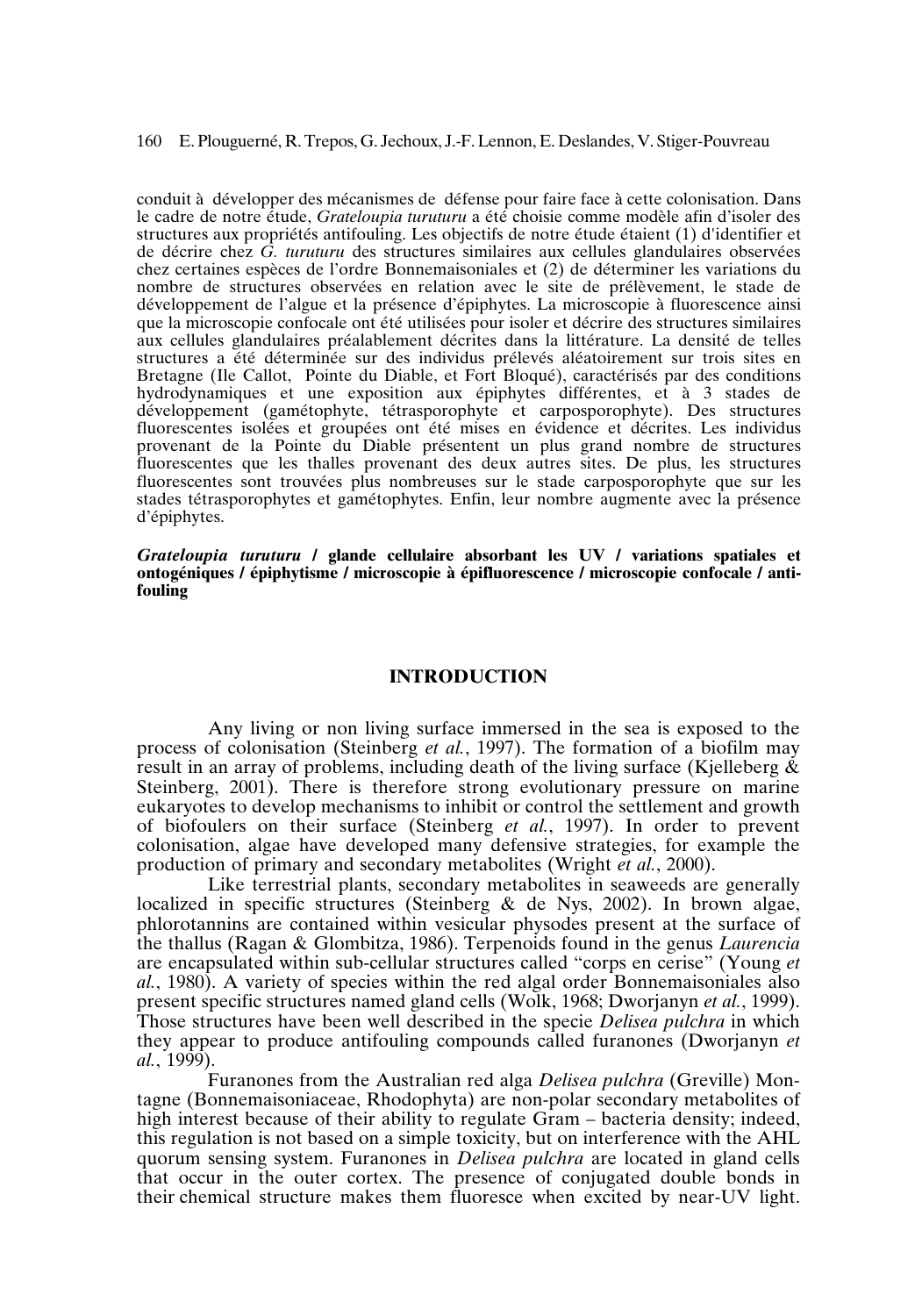Fluorescence microscopy therefore allows the detection of gland cells at the surface of algae and to highlight the presence of furanones.

The accidental introduction of *Grateloupia turuturu* Yamada (Halymeniaceae, Rhodophyta) to France, in 1989 (Fort Bloqué) and 1992 (Callot), together with its fast expansion from Normandy to South Brittany (Simon *et al.*, 2001) has raised concerns and interest in this invasive species. *In situ* observations have noted that thalli of this species are free of epiphytes during most of the year, which suggested the possible presence of a chemical defence mechanism*.*

This preliminary study was carried out i) to determine the possible presence in *G. turuturu* of structures similar to gland cells and ii) to determine the variation in abundance of these structures in relation to life-history stages, geographic location, and the presence of epiphytes.

## **MATERIAL AND METHODS**

#### **Sampling of thalli and field sites**

Samples of *Grateloupia turuturu* were collected in February 2003 from three field sites in French Brittany: Callot Island, Pointe du Diable and Fort Bloqué (Fig. 1), chosen because of their different geographical and hydrodynamic features. Wave and water movement at Callot Island is low due to its sheltered location, contrary to Pointe du Diable and Fort Bloqué where it is high. Moreover, *G. turuturu* settled in 1989 and 1992 at Fort Bloqué and Callot Island, respectively, whereas it is newly established at the Pointe du Diable. Moreover, these three sites present thalli of *G. turuturu* with different rates of epiphytism as followed: PD (36.8% of epiphyted thalli) > CI (11.3%) > FB (no epiphyted thallus) (Plouguerné, data not shown).

Three different life-history stages are recognisable in *G. turuturu*: tetrasporophytes, mature gametophytes (bearing carposporophytes) and gametophytes which are distinguished according to Simon *et al.* (2001). Some uncertainties



Fig. 1. Location of the three field collection sites of *Grateloupia turuturu* along the coast of Brittany (France).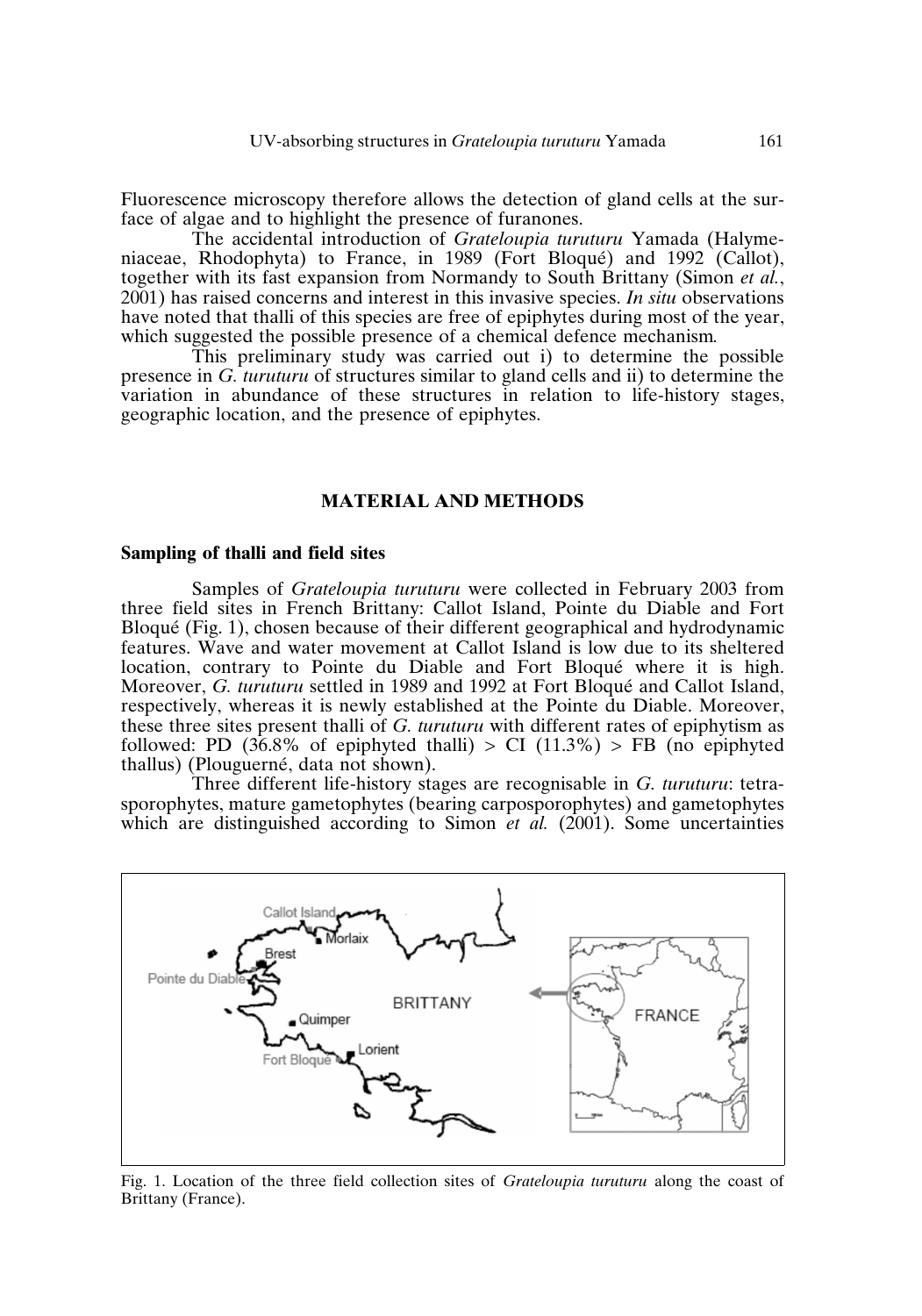remained with immature thalli, which can not be classified into one category. Three thalli of each stage were collected at each field site. Once back in the laboratory, the algae were held for a few days in seawater-filled aquaria.

## **Detection of "gland cell-like structures" using confocal microscopy**

The presence of "gland cell-like structures" in tetrasporic and cystocarpic plants collected in November 2003 at Pointe du Diable was determined by confocal microscopy ("Olympus Fluoview"). Preliminary detection by UV fluorescence allowed the isolation of naturally fluorescent structures. These structures were then excited at 390 nm and observed at 440 nm; wavelengths known to be furanone-specific (Dworjanyn *et al.*, 1999).

## **Determination of the density of "gland cell-like structures" using epifluorescence microscopy**

Gland cells were counted on  $0.15 \text{ cm}^2$  algal pieces examined under a fluorescence microscope (Leica DMR microscope, Leica DC 100 optic). For each thallus, two pieces were cut from each of three selected regions corresponding to the distal, middle and basal parts of the plant (Fig. 2) and gland cell density calculated as the number of gland cells per  $\text{cm}^2$ .

## **Effect of epiphytes on the gland cell density**

The influence of epiphytes was tested on 2 epiphyted tetrasporophytes and 3 epiphyted cystocarpic gametophytes of *Grateloupia turuturu* collected at Pointe du Diable, which present the higher rate of epiphyted thalli (see above). The number of the different portions examined on the different thalli was dependent of the length of the individual thallus, with different pieces taken at 5 cm intervals along the length of the thallus. The number of fluorescent structures per  $0.15 \text{ cm}^2$  was compared to the presence or absence of epiphytes.

## **Statistical tests**

Relationships between the number of fluorescent structures in *Grateloupia turuturu*, the life-history phase and the field site were statistically assessed. Normality and homoscedasticity were tested, and then experimental data were tested with two-way Anova. A multi-range test was finally used to gather homogenous data. Moreover, a correlation between the number of fluorescent structures and the presence of epiphytes was established. All statistic tests were performed using the Statgraphics software for PC.

## **RESULTS**

## **Presence of "gland cell-like structures" using epifluorescence and confocal microscopies**

Structures illuminated by epifluorescence microscopy were detected across frond surfaces (Fig. 3a), and confocal microscopy confirmed the presence of a specific fluorescence from these structures. Working at two specific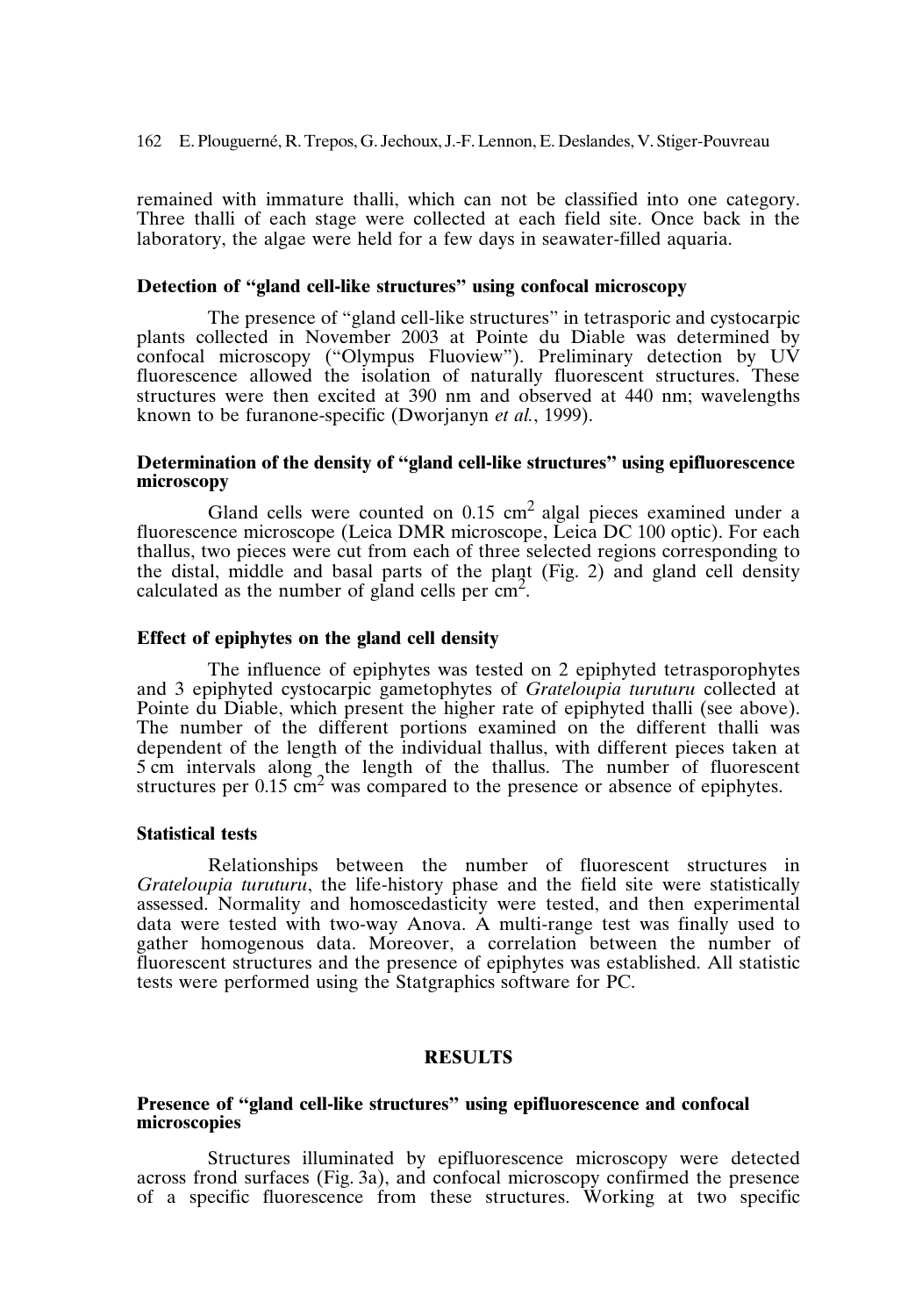

Fig. 2. An example of sample<br>locations for pieces  $(0.15 \text{ cm}^2)$ taken from the thallus of *Grateloupia turuturu* for the counting of fluorescent structures. 2 replicates were collected in each area (basal, middle and distal part).



Fig. 3. Fluorescent structure from *Grateloupia turuturu* illuminated by epifluorescence (a) and confocal (b and c) microscopies. Gland cells-like were isolated (a) or grouped (c). The arrow shows an isolated gland cell-like structure. Scale bars =  $5.0 \mu m$ .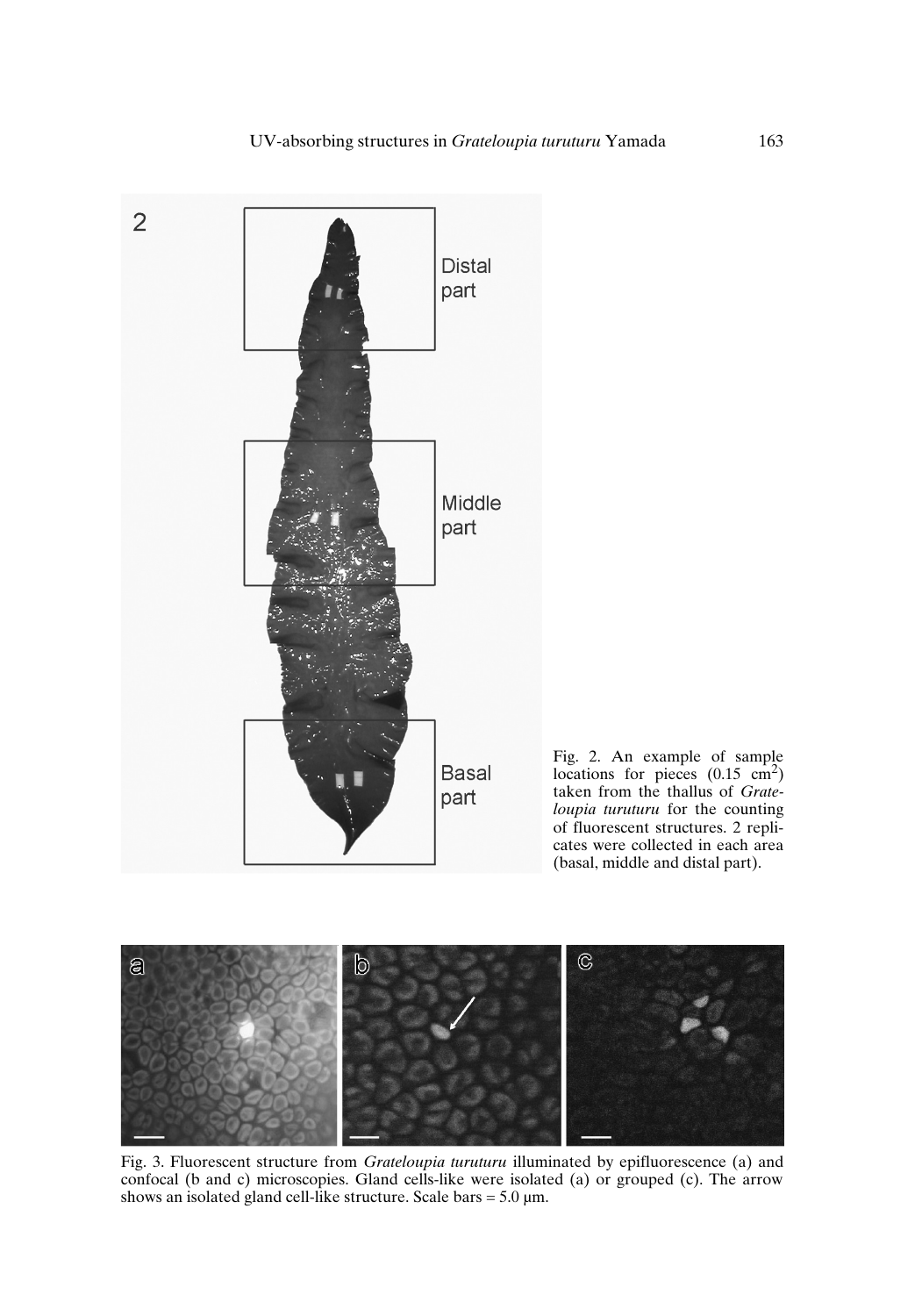164 E. Plouguerné, R.Trepos, G. Jechoux, J.-F.Lennon, E. Deslandes, V. Stiger-Pouvreau

wavelengths for excitation (390 nm) and emission (440 nm) reduced the fluorescence due to compounds other than furanones, and a specific and recurrently-occurring structure was identified. This consisted of a central fluorescent vesicle  $(\bar{5} \mu m)$  surrounded by five to six non-fluorescent cells (Fig. 3b). Some grouped cells were also observed (Fig. 3c). These distinctive cells were observed by confocal microscopy to be present at the surface of all thalli and resemble gland cells seen in other red algae from the order Bonnemaisoniales.

### **Variations in the density of "gland cell-like structures"**

The density of fluorescent structures varied significantly with the reproductive phase of *Grateloupia turuturu* (p < 0.001, Fig. 4A). The number of fluorescent structures per  $\text{cm}^2$  was significantly higher on cystocarpic plants (8523)  $\pm$  1132) than on tetrasporophytes (3634  $\pm$  1107) and non-cystocarpic gametophytes  $(1974 \pm 1159)$ . From the multi-range test, densities on these two latter stages were not different.

Significant variation in the density of fluorescent structures also occurred between field sites ( $p < 0.001$ , Fig. 4B). Higher densities of fluorescent structures occurred in thalli collected at the Pointe du Diable (9654  $\pm$  1175) than those from



Fig. 4. Variations in fluorescent structures density in *Grateloupia turuturu* thalli from different life phases (A) and field locations (B). C: cystocarpic gametophyte; G: non-cystocarpic gametophyte; T: tetrasporophyte. CI: Callot Island; PD: Pointe du Diable; FB: Fort Bloqué. The data presented are means (± Standard Error).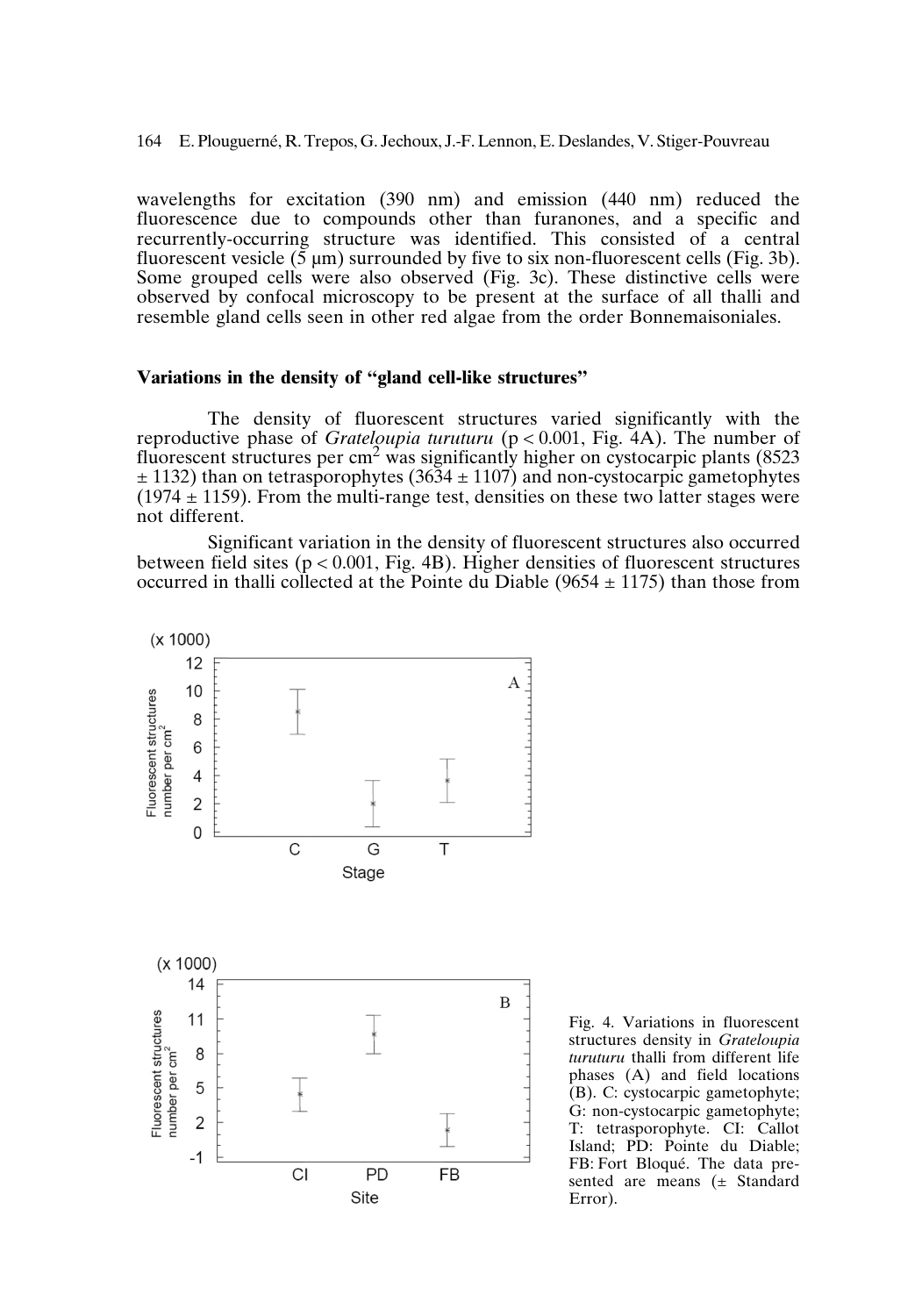Callot Island (4433  $\pm$  1018) and Fort Bloqué (1349  $\pm$  1018). The intra-plant variation in the number of fluorescent structures was tested on thalli free of epiphytes and no significant difference was observed ( $p > 0.005$ , data not shown).

#### **Effect of epiphytes on the density of "gland cell-like structures"**

The abundance of fluorescent structures observed on five thalli of *Grateloupia turuturu* collected at Pointe du Diable showed an increase in their density on plants with epiphytes for both tetrasporophytes (Figs 5A and 5C) and cystocarpic gametophytes (Figs 5B, 5D and 5E). Our experimental data set showed a significant correlation between fluorescent structures density and the presence of epiphytes ( $\mathbb{R}^2 > 0.9$ ,  $p < 0.05$  for the 5 thalli tested). The density of fluorescent structures seemed then correlated with the presence of epiphytes (Fig. 5). Moreover, considering the description of each field site of this study, the density of fluorescent structures seemed to follow the percentage of epiphyted thalli. Indeed, the rate of epiphyted thalli varied with site with more epiphyted thalli observed at PD than at CI and FB (where no epiphyted thallus was noted).



Fig. 5. Fluorescent structures density in *Grateloupia turuturu* in relation to the absence/presence of epiphytes (e) and red algae sporocystes (s). Data were collected on tetrasporophytes (A, C) and on cystocarpic gametophytes (B, D, E).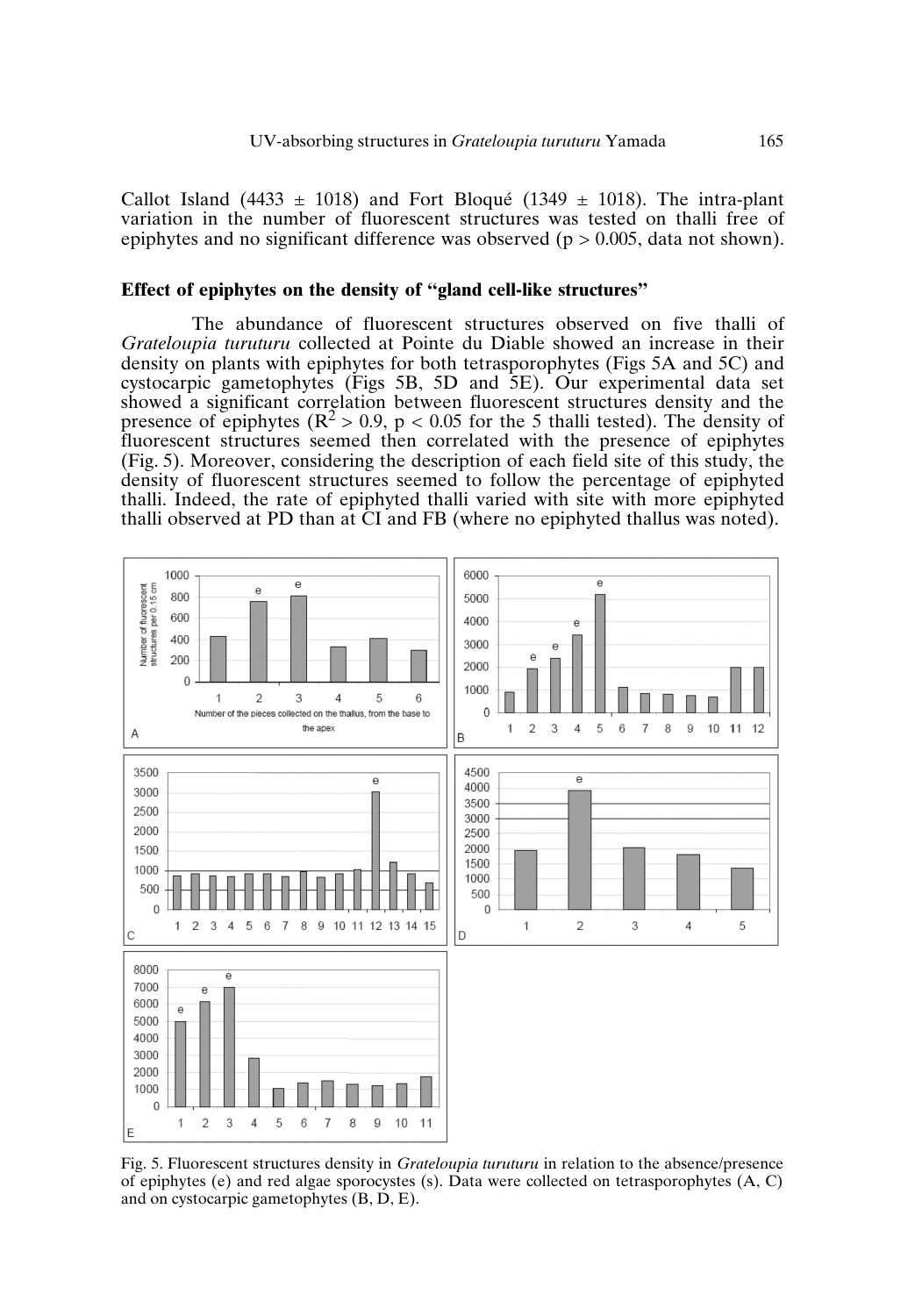## **DISCUSSION**

This is the first report of fluorescent structures described in the genus *Grateloupia*. Gland cell densities in *Grateloupia turuturu* were found to vary between sites. In our study, the degree of water movement and substratum differed significantly between the three selected field sites. Fort Bloqué and Pointe du Diable present high hydrodynamism and rocky substratum, whereas Callot Island is more sheltered with sandy substratum. The highest and lowest gland cell densities were from the two high water movement/rocky sites, which makes it difficult to draw any conclusions on the effects of hydrodynamism and substratum on the variations of the density of fluorescent structures.

Intrathallus variations of the density of gland cells were observed in *Delisea pulchra* with a higher density observed at the distal part of the plant (Dworjanyn *et al.*, 1999). This was not the case in *Grateloupia turuturu* plants without epiphytes as no significant intrathallus variation in fluorescent structures density was highlighted.

Epiphytism, as well as changes in nutrients composition and concentration may affect the regulation of secondary metabolites production (Wright *et al.*, 2000), and then induce spatial variations of gland cells as observed in *Grateloupia turuturu*. Our experimental data showed a significant correlation between fluorescent structures density and the presence of epiphytes  $(R^2 > 0.9)$ . This is in accordance with observations made on the field: thalli growing at Pointe du Diable are largely epiphyted.

Studies on spatial variations in furanone content of *Delisea pulchra* in Australia produced contradictory results: Wright *et al.* (2000) showed spatial variations, whereas de Nys *et al.* (1996) found no significant differences between two locations 10 km apart, with only minor variations in levels of individual metabolites observed. However, these studies assessed the level of furanones and not the density of gland cells. Our work looks only at gland cell densities, which may correlate with production of furanones-like compounds, but this can not be quantified.

We also highlighted a significant variation in gland cell density between the three life-history phases investigated with tetrasporophytes > carposporophytes and gametophytes or immature thalli. This result led us to focus our study on only cystocarpic and tetrasporic plants, which can be easily identified *in-situ*. Our results showed that *Grateloupia turuturu* developed more defense to protect tetraspophytes than carpo-, gametophytes or immature thalli from microfouling.

A correlation between the presence of epiphytes and the increase of fluorescent structures density was established in *Grateloupia turuturu*. The production of fluorescent compounds may be ruled not only by the growth mode of the alga, which depends on the type of environmental hydrodynamism, but also on epiphyte and grazer abundance, water-temperature, salinity and light (Wright *et al.*, 2000). In *G. turuturu*, our study demonstrated a high density of fluorescent structures in relation of newly colonized habitat (Pointe du Diable) and also in relation with the rate of epiphyted thalli. To elucidate this point, it will be interesting to find compounds responsible to the fluorescence and to carry out a more thorough ecological and chemical study on *G. turuturu* in the aim to characterize the involved fluorescent compounds.

Epifluorescence and confocal microscopies permitted the observation of "gland cell-like structures" at the surface of *Grateloupia turuturu* thalli which fluoresced at the same wavelength than reported for furanones from *Delisea pulchra*.